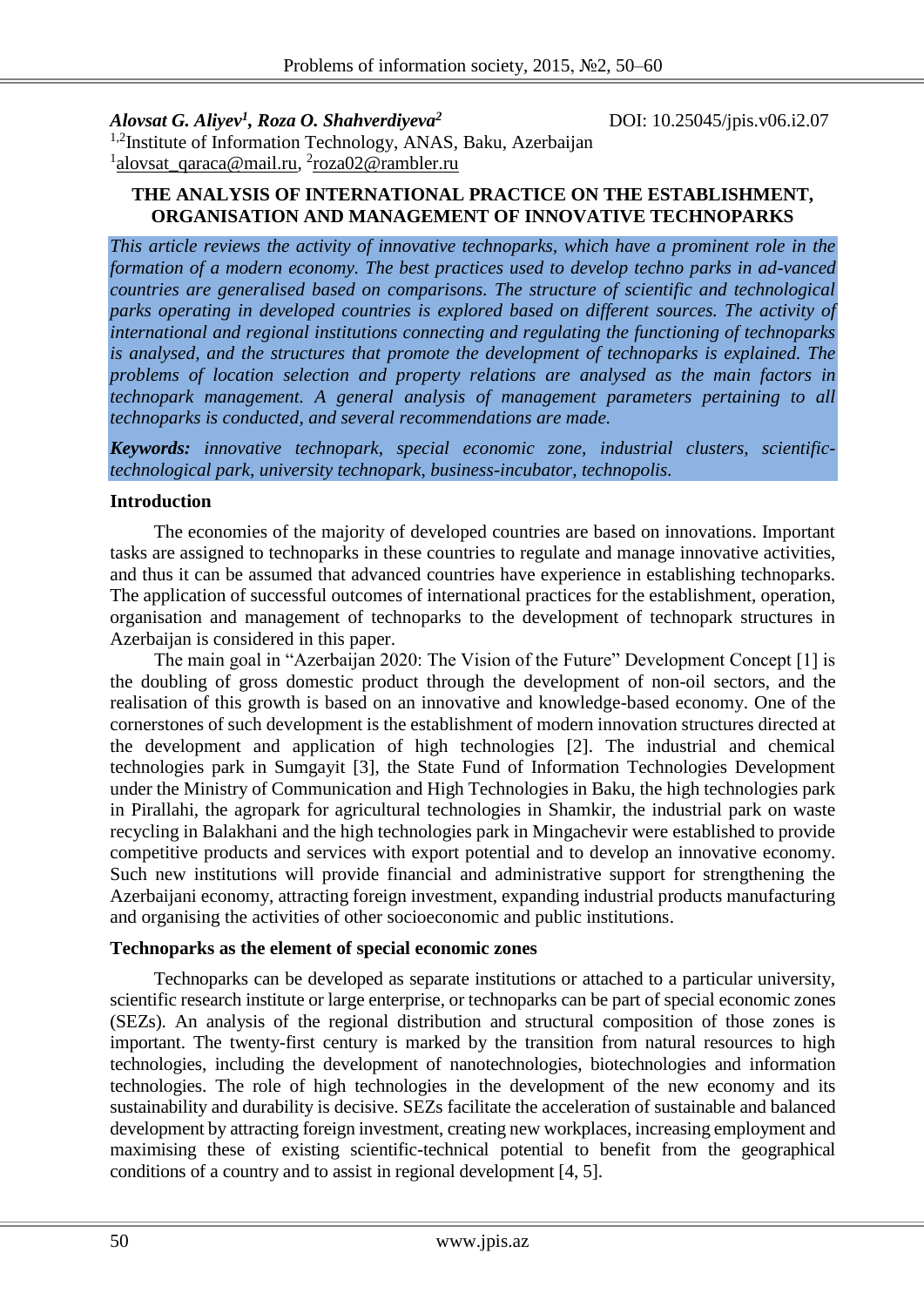

Figure 1. Regions with numerous special economic zones

Some countries use SEZs as economic integration mechanisms; other use them as a means of attracting foreign technologies. Free economic zones, foreign trade zones, industrial entrepreneurship, export processing zones, technoparks, technopolises, tech cities and industrial clusters are types of SEZs. The ICT field has sufficient innovation potential in the economy, so the development of SEZs, including technoparks, is a tool for the economic development of countries with transition economies that seek to establish innovation-intensive small and medium enterprises, reduce the dependence of scientific fields on the state through commercialisation of research, attract foreign companies and potential investors to the ICT market, create jobs and apply high technologies.

Research has shown that more than 3,000 SEZs were established during the last 100 years [4]. Approximately 1,000SEZs are located in developed countries. The majority of SEZs deal with production and trade processes in some form, and almost 10% of world exports were attributed to SEZs in the past five years. Currently, SEZs are operating in more than 130 countries. More than 500,000companies are functioning, and around 50 million workers are employed in those companies in the almost 1,300 SEZs currently operating around the world. The majority of SEZs are found in a small number of countries or regions. More than 70% (2,175) of SEZs are concentrated in 15 countries or regions (Figure 1). As the figure shows, SEZs have mainly been established in North America (380 or 12%), Asia (304 or 10%), the US (270 or 9%) and China (250 or 8%).

Technoparks can also be included in clusters with different purposes. The dynamics of cluster formation have evolved in the last 20 years [6,7]. About half of the economy in developed countries is allocated to clusters [8]. (The distribution of clusters in large countries is shown in Figure 2). The establishment of clusters has been considered in Azerbaijan. The establishment of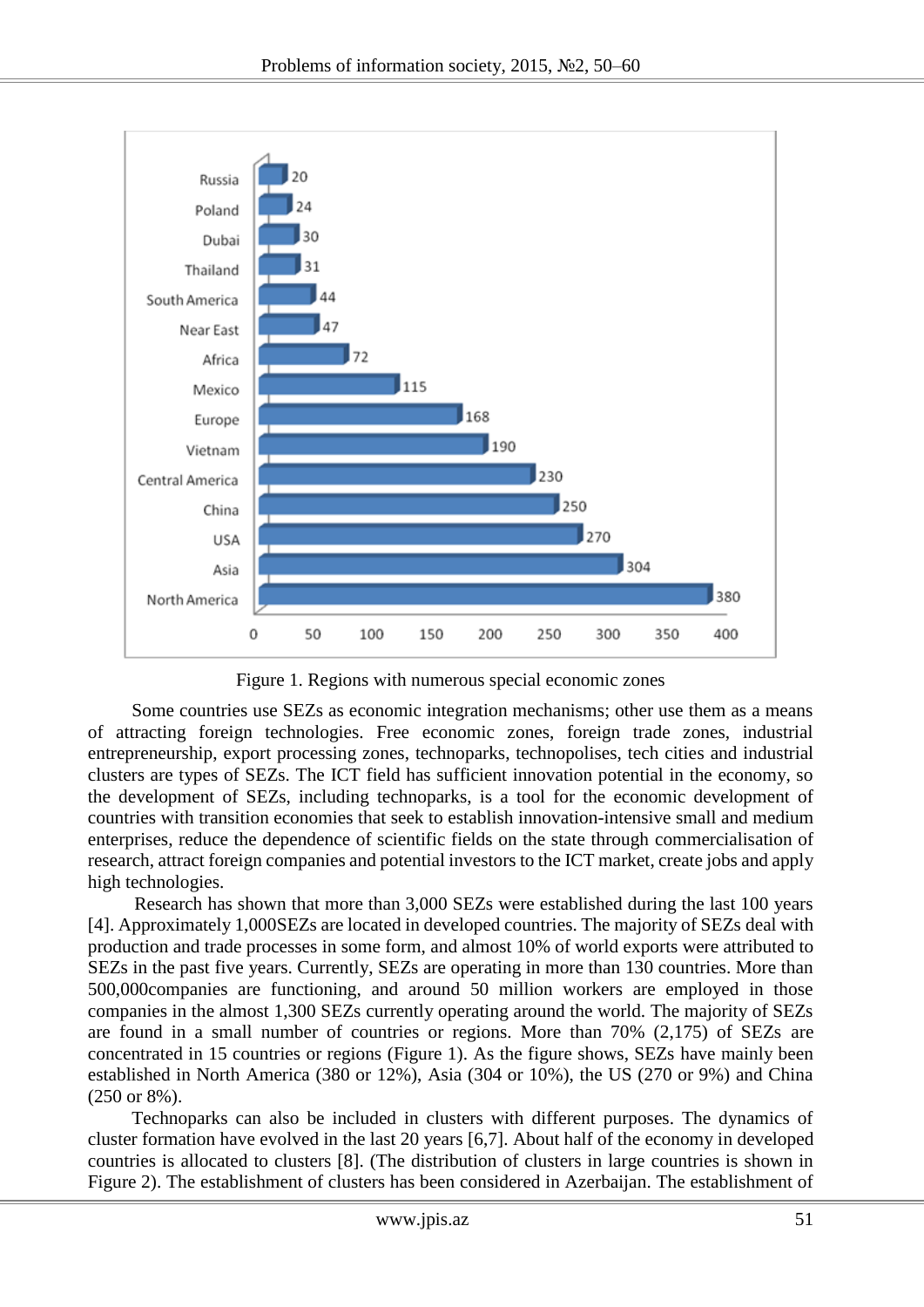an industrial cluster in one of the main regions of the country, Neftchala, and the high technologies park in Mingachevir have commenced following the resolution of the President of the Republic [9].



Figure 2. Cluster distribution in developed countries

#### **On the number and structure of active technoparks in the world**

The first technopark was established in 1950, and by 1980, 21 technoparks were functioning globally: 12 in the US, seven in France and Belgium and two in England. Currently, there are nearly 4,000 technoparks in the world [10]. Nearly 300 innovation centres are in the US. In Europe there are over 1,500 large scientific-technological parks, including 40 technoparks in France; Germany has40 scientific parks, 18 technoparks, and hundreds of innovation centres in Germany; the UK has40 technoparks and34 university scientific parks; there are nearly 20 technoparks in Finland; Belgium has one high technologies park and one technopark; there are 165 industrial parks in Hungary; and 44 technoparks in Turkey. Russia has 84 technoparks, and more than 60 university technoparks; there are 12 technoparks in Ukraine; over 40 business incubators and eight innovative centres in Kazakhstan; In China there are nearly 130 high-tech development zones at different levels, 50 technoparks, and 120 high technologies zone; India has 14 technoparks; there are 20 technopolises in the Philippines; 25 technopolises and more than10 technoparks in Japan; and more than 1,000 technological companies in Korea. The technoparks are mainly concentrated in the US, Europe and Southeast Asia [11].

Almost 100 resident enterprises are functioning in 50% of technoparks in advanced countries, 100 to 200 enterprises in 16% of technoparks and over 200 enterprises in 20% [12]. More than half (53%) of the technoparks in the world are engaged in the establishment of new business trends. Over 80% of technoparks receive government subsidies. Technoparks utilise some criteria such as performance evaluations, such that half of them assess their performance according to the number of created workplaces, 15% evaluate it with the number of newly established companies, 16% based on the number of attracted companies, 6% according to the number of commercialised licenses and patents, and 6% with information depicted in the mass media concerning the technopark activity [13, 14].

Almost three-quarters (72%) of technoparks consider job creation as a principal motivator of their activity. More than 60% of technoparks consider the attraction of foreign investments as a primary goal.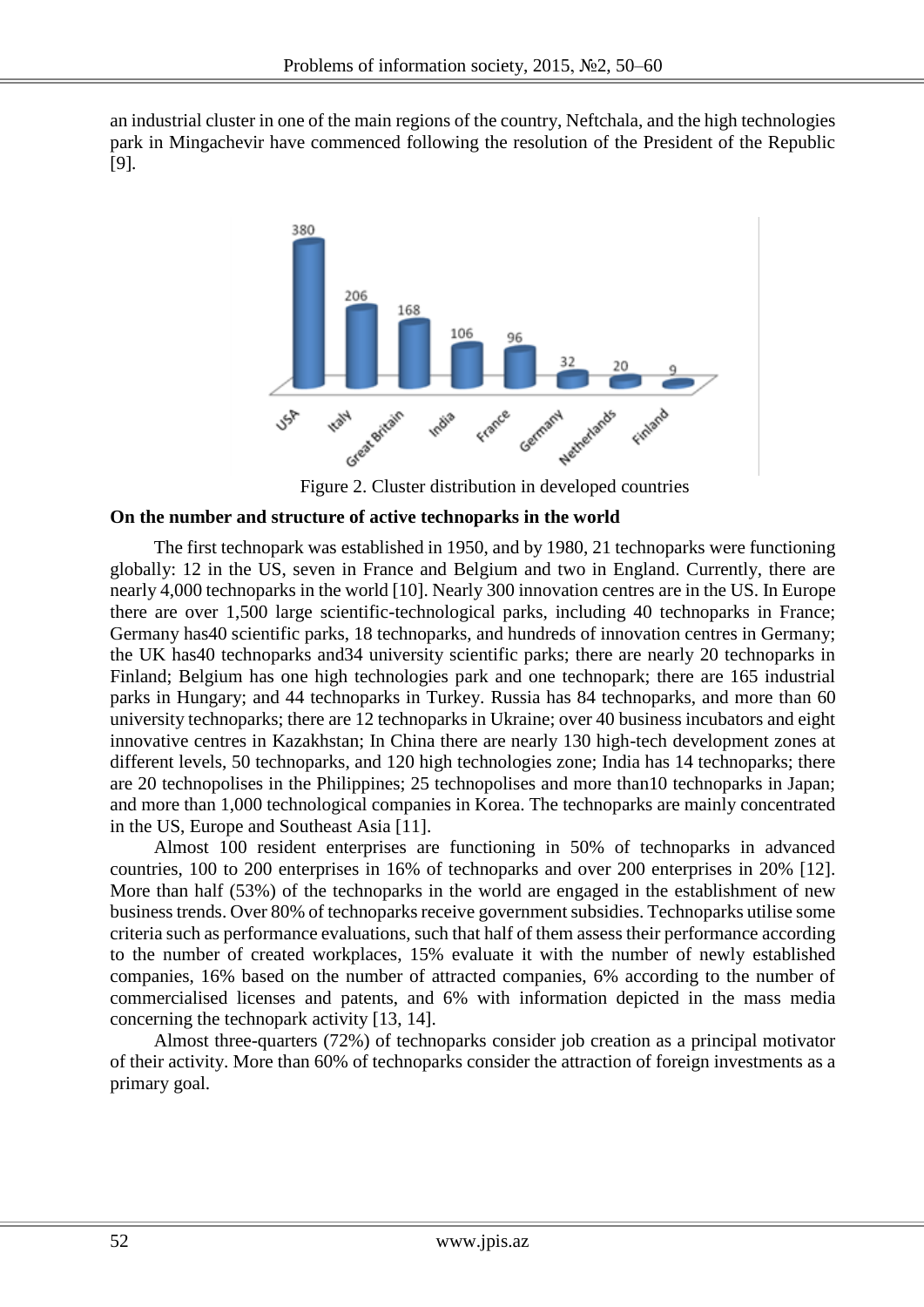

Figure 3. Regions and countries with prevailing number of scientific parks [15]

The number of technoparks exceeds 4,000 according to information on the United Nations Educational, Scientific and Cultural (UNESCO) website [15] and the technological development association of Turkey [10], and nearly 900 scientific parks are currently functioning in the world. Almost 80% of technoparks are related to the establishment of business-incubator centres [16]. Scientific parks are largely formed in accordance with the level of scientific-technological development (Figure 3): there are 150 scientific parks (or 14%) in the US, 110 (or 10%) in Japan, 100 (or 9%) in China, 63 (or 5.7%) in the UK, and 60 (or 5.4%) in France.

As observed, 567 scientific parks exist in 10 countries, which constitutes 63% of total number of scientific parks, but this information does not match that of the International Scientific Parks Association (ISPA) [17]. ISPA provides information regarding 392 scientific parks in 73 countries, of which 270 are full members, 51 are partial members and 71 are associate members. The distribution of those scientific parks in advanced countries is shown in Figure 4.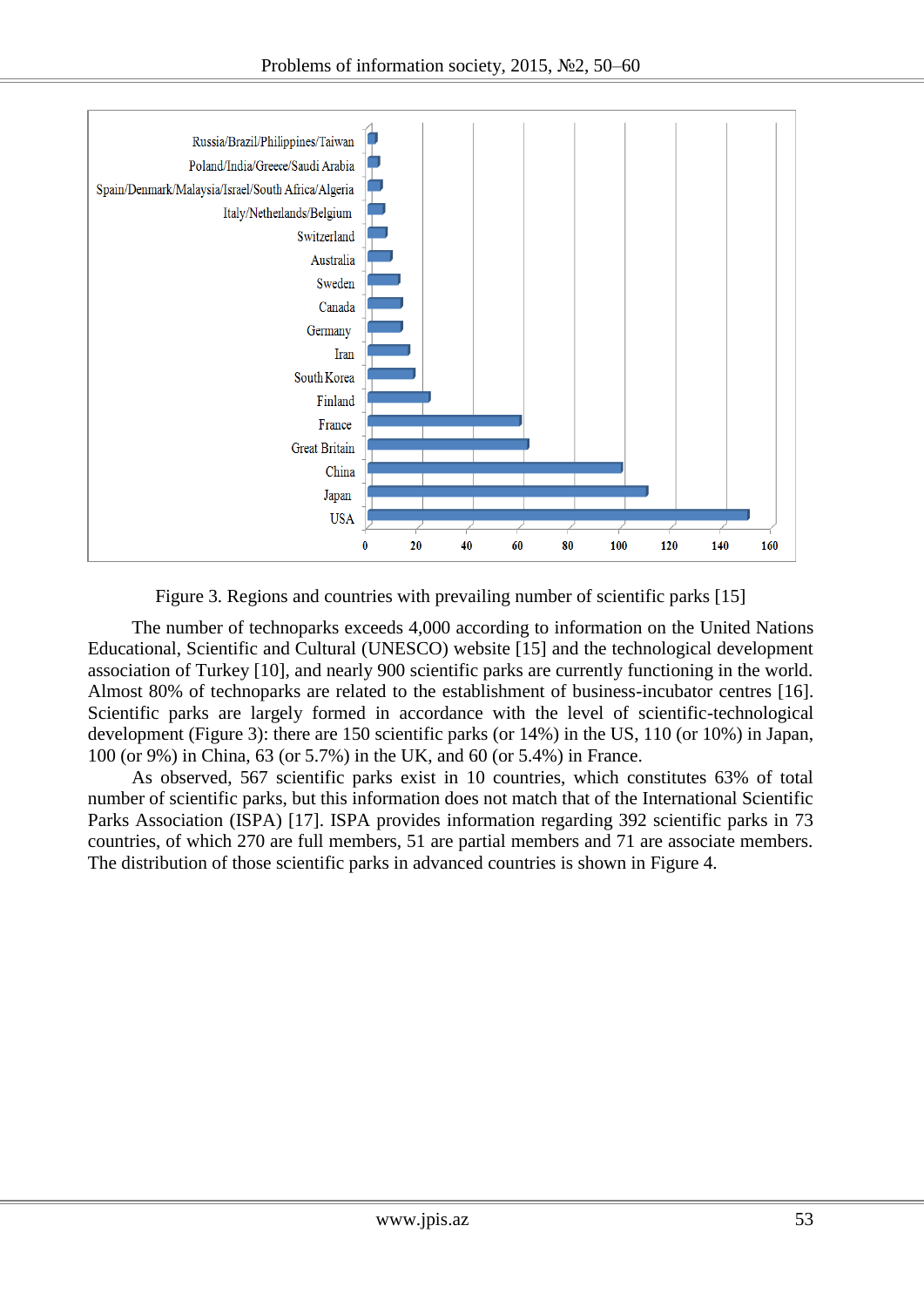

Figure 4. Distribution of scientific parks in advanced countries [17]

#### **International institutions regulating the activity of technoparks**

There are institutions coordinating and regulating the activity of technoparks and other innovation-technological centres globally. ISPA, the most prominent of them, was established in 1984.ISPA assists its members, performs coordination and regulation and offers advice regarding innovation, innovative entrepreneurship, knowledge and new technology transfer.

The ISPA headquarters is in Spain; the number of ISPA members [17] is 396, the number of enterprises is 128,000, the number of member countries is 73, and the number of departments active in regions is six(Africa, Asia, Europe, Latin America, South America, WGANA). Technoparks can be full members or candidate members of the Association. Japan, China, France, Spain, the Netherlands, Canada, Germany, Italy, Russia, Denmark, Turkey and other advanced countries are full members of ISPA.The number of technoparks in member countries according to regions is shown in Figure 5 [17].The growth dynamics of member technoparks of ISPA is shown in Figure 6 [17]. As the figure shows, the number of association members has grown from 260 in 2003 to 396 in 2013 in the last 10 years.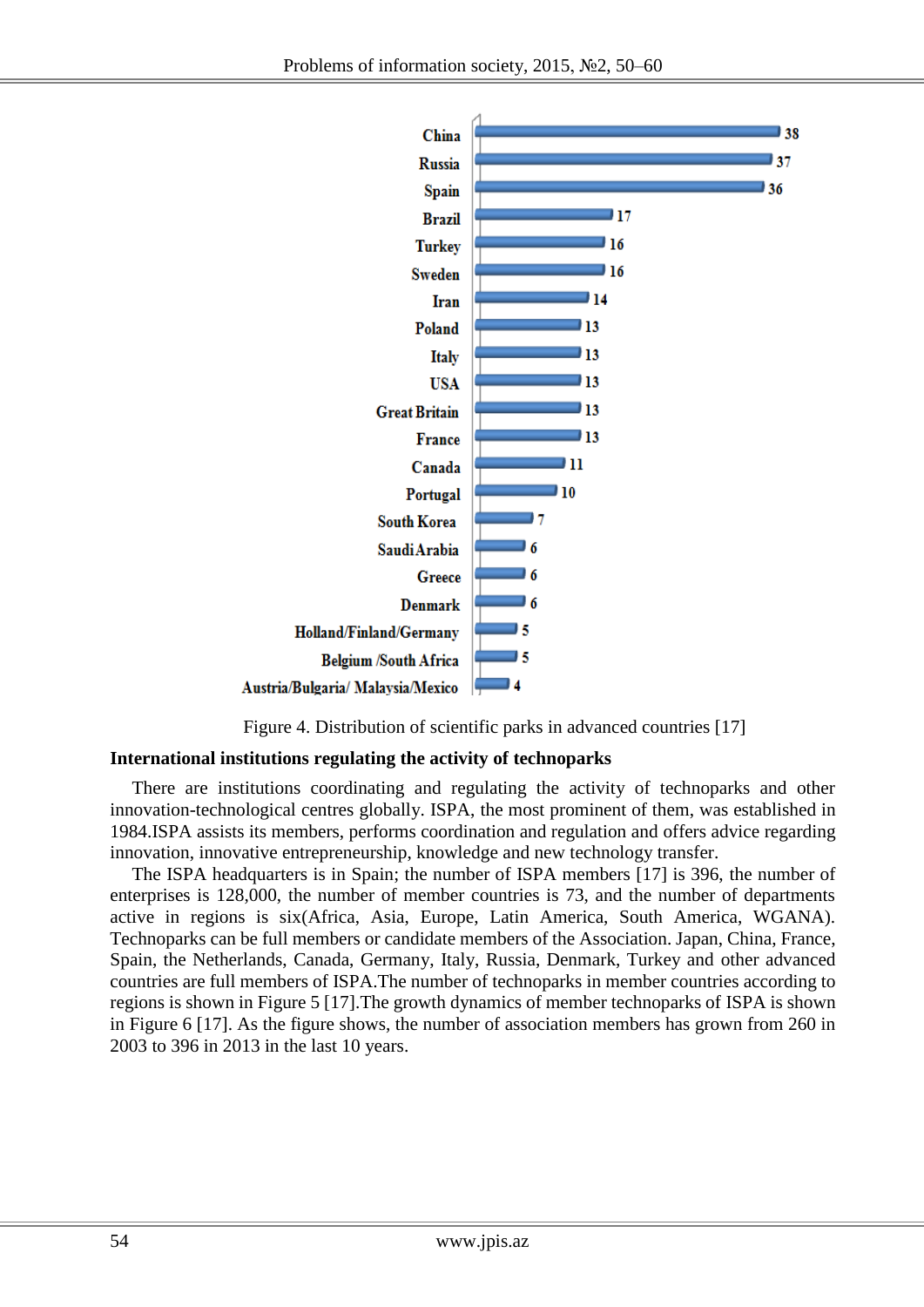

Figure 5. The distributional structure of technoparks active in member countries of ISPA



Figure 6. Growth dynamics of ISPA members

Other international organisations are also engaged in the regulation of technoparks [18, 21] including the Association of University Research Parks (AURP), the Asian Science Park Association (ASPA), the United Kingdom Science Park Association (UKSPA), the World Technopolis Association (WTA) and the Russian Technoparks Association. Each organisation is engaged in corresponding works with innovation institutions in accordance with its own goals. International organisations such as the World Alliance for Innovation (WAINOVA) and the National Business Incubation Association (NBIA) conduct the analysis and compile statistics on technoparks worldwide [19].Other Internet portals and networks collect information regarding innovation structures:

- [www.2wm.co.uk;](http://www.2wm.co.uk/)
- [www.innovationnetworks.com;](http://www.innovationnetworks.com/)
- [www.innonet.org;](http://www.innonet.org/)
- www.ninesigma.com;
- [www.innovbusiness.ru;](http://www.innovbusiness.ru/)
- www.arip.ru;
- [www.extech.ru;](http://www.extech.ru/)
- www.miiris.ru [20].

ISPA is a member of the World Alliance for Innovation (WAINOVA) [21], which is a global network uniting large scientific parks and innovative business incubators. Its members include the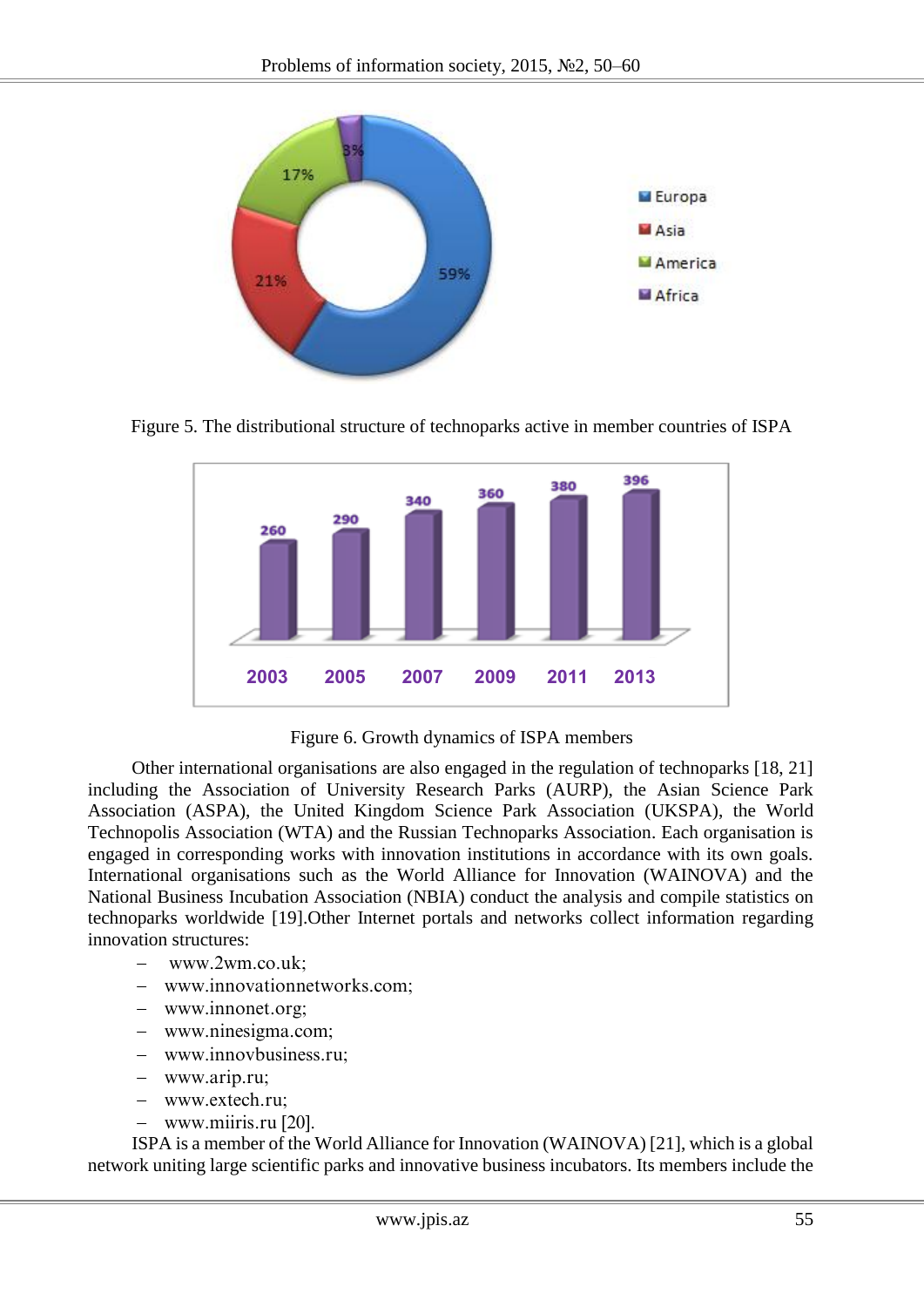German Association of Innovation, Technology and Business Incubation Centres; the Argentinean Association of Business Incubators, Science Parks and Technopolis(AIPyP);the Brazilian Association of Technology Parks and Business Incubators (ANPROTEC); the Italian Association of Science and Technology Parks (APSTI); the Association of Science and Technology Parks of Spain (APTE).

### **Analysis of the functioning and problems of technoparks**

ISPA regularly provides statistical information on current trends in the functioning of technoparks [22]. The statistics include the following elements: 1) the structure of technoparks' activities; 2) incubated companies within scientific and technological parks; 3) the territory selection for locating technoparks; 4) the main elements included in scientific and technological parks; 5) the location of technoparks in cities; 6) the area appointed for the activities of scientific and technological parks; 7) the specialisation of scientific parks; 8) information regarding the property of technoparks [22]. A preliminary analysis has been conducted and the following diagrams have been prepared using the information posted on ISPA's website (Figure 7).



Figure 7. The structure of activity of technoparks functioning

As Figure 7 shows, scientific research and development work prevails in 92.4% of scientific parks, and 77.2% of technoparks are engaged in training and education, while 34.2% engage in trade, sales and marketing (Figure 7).The information on the integral elements included in the structure of scientific and technological parks is shown in Figure 8, which indicates that incubators constitute 91.6% of the integral parts of technoparks, 80.7% are scientific research institutes and 42.9% is composed of universities.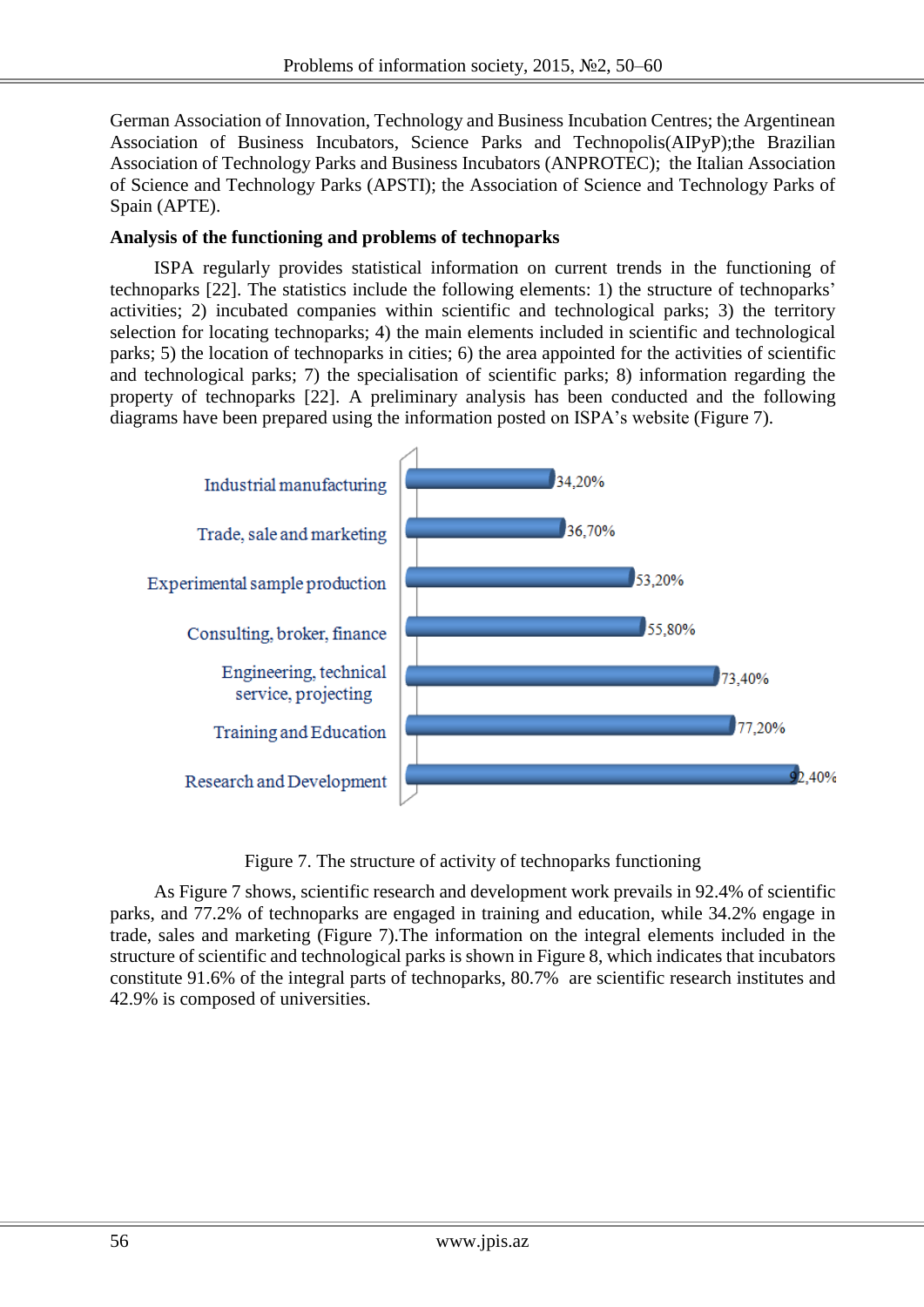

Figure 8. Integral elements of technoparks

One of main issues for the normal activity of technoparks is theirlocation (Figure 9). As the figure shows, 45.4% of technoparks are located in small cities, 35.5% are situated in large cities, and 13.4% in medium-size cities.



Figure 9. Location structure of technoparks in cities with different scope

One of principal conditions for technoparks' activity is the size of their area and whether that area meets particular requirements. The area allocated for technoparks must be situated in 1) an area close to a city; 2) a region with favourable features for inhabitants; 3) a region which is a base of scientific research having educational institutions with skilled professionals engaged in scientific research; 4) an area close to scientific institutions and universities conducting research and able to develop new technologies [22]. According to one study, 70% of technoparks of ISPA members are established in the central part of a city, 25% in an area close to city (not further than 25 km), 5% in 25 km distance from city, 56% in large cities, and 44% in small cities [22].

Of Central European technoparks, 92% are organised in higher education bases, 4% in field and academic scientific-research centres and 4% in industrial enterprises centres. Half (50%) of technoparks have a small area (up to 20 hectares), 41% host fewer than 300 workplaces, 21% host more than300 workplaces, and4% of technoparks include more than 400 workplaces. More than 55%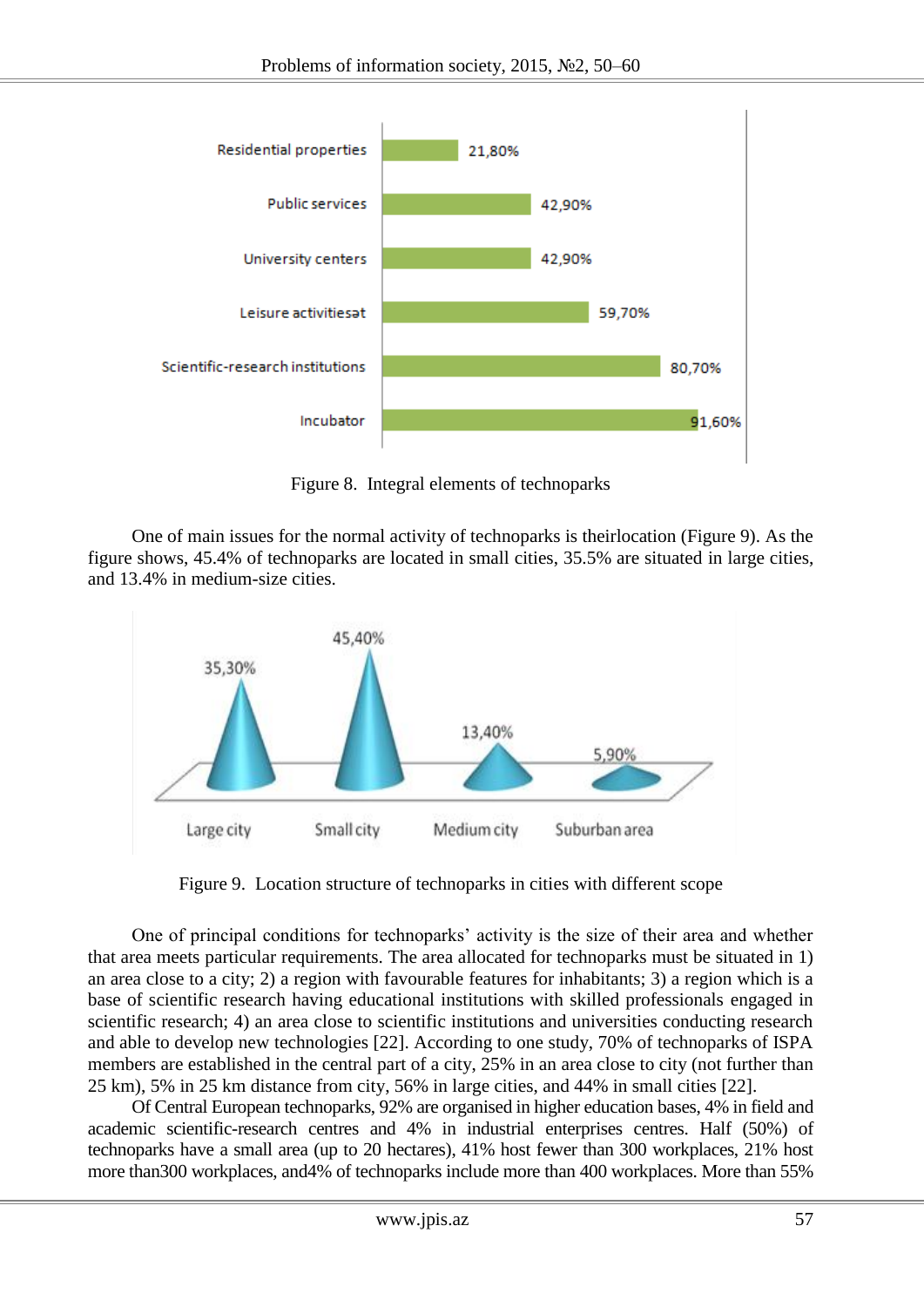of Russia technoparks are located near technical universities, 37% near traditional universities, 4% near scientific-research institutions and 4% near industrial enterprises [12].

# **Specialisation of technoparks based on activity areas**

Worldwide, technoparks have established specialisations in particular areas depending on their purpose and the activities they perform. ISPA reports that more than14% (or 197) of technoparks are represented in ICT and telecommunications field, 11% (or 156) in biotechnology, 9% (or 122) in an environmental or ecological field, 8% (or 115) in healthcare and pharmacy, 7.5% (or 113) in the energy sector and 7% (or 101) are in the electronics field [23]. Those fields currently have the highest demand for innovative products. Regarding the specialisation of some technoparks, for example, 33% of Russian technoparks are in information technologies, 25% are in high-tech chemistry, 16% are in nanotechnologies, 5% are biomedical, 2% relate to the nuclear industry and space, and 19% are other activities. In China, 65% are specialised in the field of industrial production, 25% are in biology or biomedicine, 7% are in optical electronics and 3% are in electronics and information technologies. In Turkey, 47% of technoparks are ICT, 20% are electronics, 12% are telecommunications, 7% are medical and biomedical technology and14% are other fields.

The specialisation status of world technoparks based on ISPA data is shown in the figure below (Figure 10).



Figure 10. Specialization of technoparks on activity fields

As observed, 1,400 technoparks or 35% are specialised in 15 areas. The generalisation of the practices of advanced countries suggests that the close location of technoparks to city or suburban universities, the completion of construction in three to four years, the role of state support,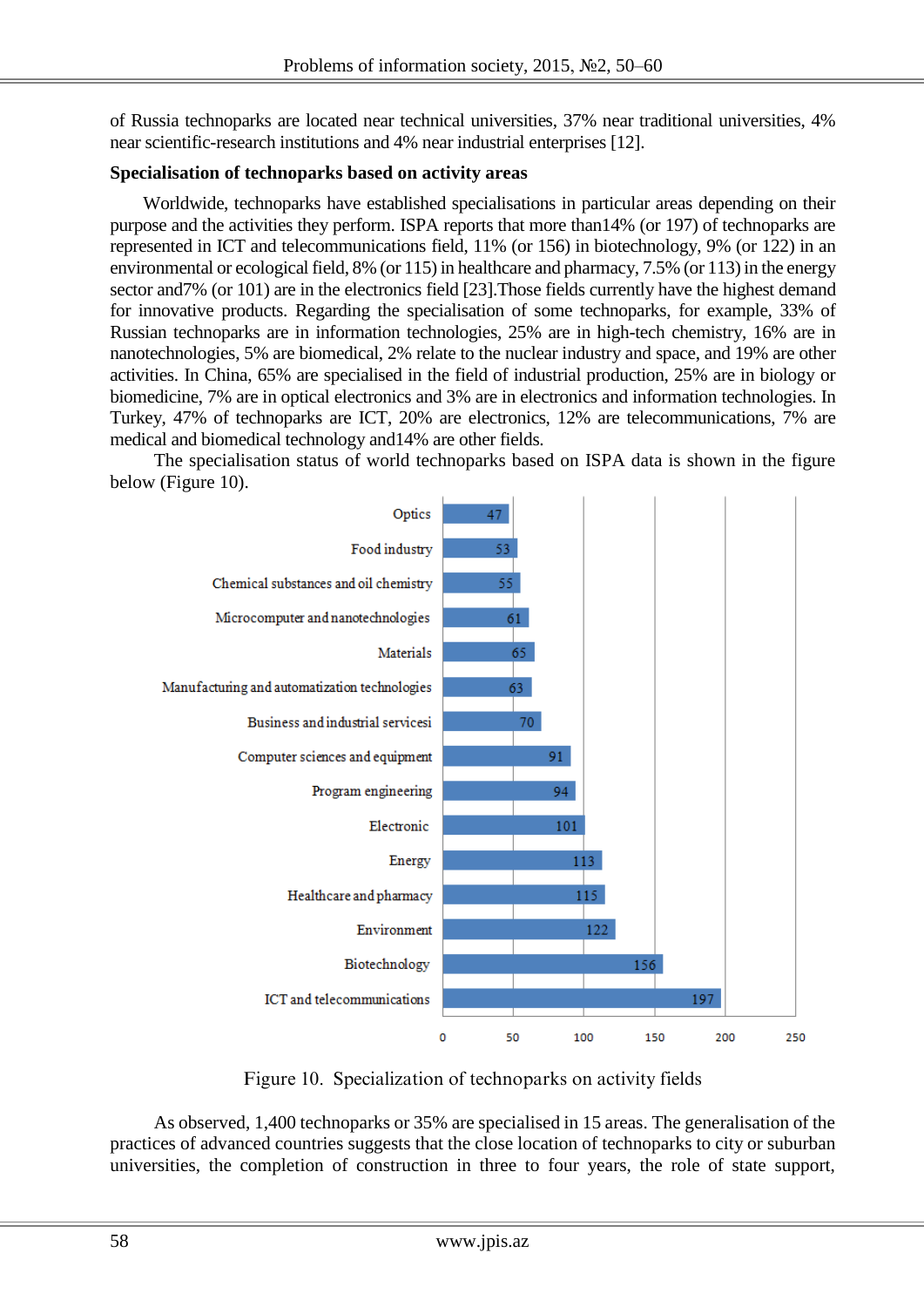sufficient investments, effective organisation of science-education-production relations and efficient implementation of the stages of innovative research are factors that make technoparks successful. Unsatisfactory realisation of any of those factors at a particular level becomes a serious obstacle to full achievement of the technopark's goal. Hence, international cooperation, innovation entrepreneurship and the prioritisation of innovative activity must factor into the process of establishing technoparks.

### **Property relations in technoparks of foreign countries**

The analysis of the property structures of scientific-technological parks showed that 33% of technoparks worldwide were organised by institutions and government bodies. According to property type, there are state technoparks established through the participation of different government administration bodies, private technoparks based on private property, and mixed technoparks based on private and public property. Of European technoparks, 45% are mixed, 17% are private and 38% are state owned [19]. Overall, 71% of technoparks globally are state owned. Technoparks established by private investors constitute 21%of the global total and only 8% are mixed private-public property.

According to ISPA, 54.6% of technoparks are state-owned, 29.4% are mixed and 16% are private [22]. In the US, 64% of technoparks are established on state property at different levels, including 25% on municipal property, 21% on local administrative agency property, 18% on federal property, 18% on university property, 8% on the property of chambers of commerce and 4% on the property of banks. In Europe, 45% of technoparks are mixed, 38% are state-owned and 17% are privately owned. In Russia, 9.3% are private property, 6.7% are venture property, 13.3% are state and non-university property, 22.7% belong to university-affiliated bodies and 48% perform on the property of university branches.

#### **Conclusion**

The study of the global establishment, organisation and management of technoparks, which is the main element of innovation infrastructure, has a prominent role in the development of the modern economy. This paper showed that the numerical distribution and structure of special economic zones, industrial clusters and scientific and technological parks supports decisionmaking in similar fields. Applying the outcomes of the successful activities of innovative technoparks in developed countries and appropriate technopark models to technoparks in Azerbaijan will help in the development of innovative technoparks.

# **References**

- 1. Order of the Prezident of Republic of Azerbaijan on approval of "National Strategy on development of information society in Republic of Azerbaijan for 2014-2020 years", 2 April 2014. Available at: [http://www.president.az](http://www.president.az/)
- 2. "Azerbaijan 2020: the vision for future" Development Concept. Baku, 29 December 2012. Available at: [http://www.president.az](http://www.president.az/)
- 3. Resolution of the Prezident of Republic of Azerbaijan dated 5 November 2012 on Establishment of High Technologies Park. Available at: [http://www.president.az](http://www.president.az/)
- 4. Aliyev S.T. Application problems of special economic zones, Baku, 2012. 360 p.
- 5. Tuan F.A. Practice of functioning of special economic zones (theoretical aspect) // Bulletin of Institute of Economics, RAS, 2009, [№3,](http://elibrary.ru/contents.asp?issueid=640197&selid=12834807) pp. 162-169.
- 6. Ivanova O.Y. Generalization of foreign practice of clusters and technoparks development as a factor of activization of innovative activity // Science and Economics, [№6](http://elibrary.ru/contents.asp?issueid=640197&selid=12834807) (14), pp. 162-169.
- 7. Lenchuk E. B., Vlaskin G.A. A cluster-based strategy for Russia's innovative development. Studies on Russian Economic Development. November 2010, volume 21, Issue 6, pp. 603-611.